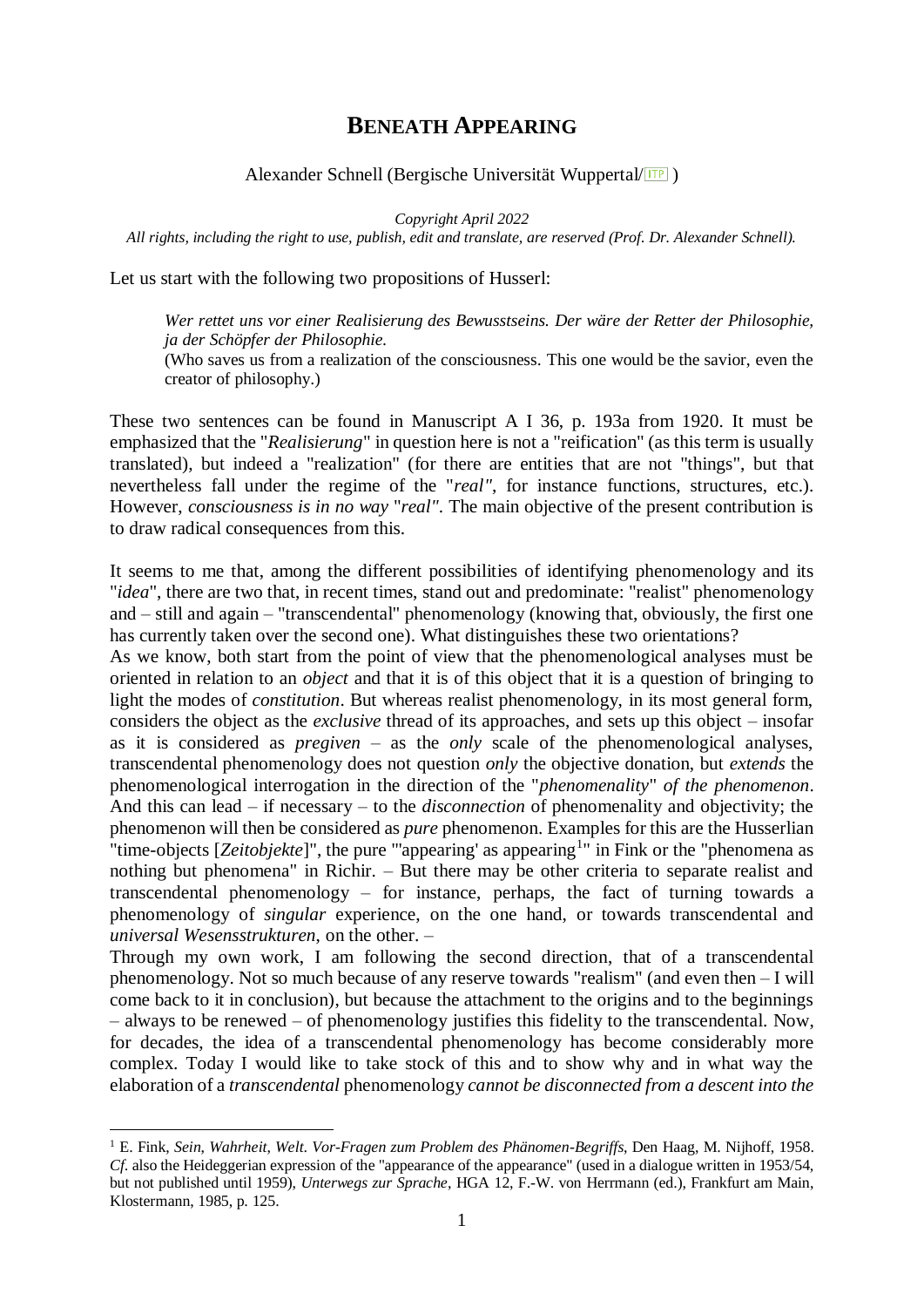"*beyond of appearing*". I thus come back – certainly in another way since I will always have in view the said "phenomenality of the phenomenon" – I thus come back to the question of the link, in phenomenology, between the apparent and the inapparent. This descent into the beneath appearing will be carried out in three different ways.

\*

The entry in this problematic will be initiated from what one could call the "internal border of the phenomenal field"<sup>2</sup> (thus the "subjective" border, so to speak, or the "immanent" border) or from what I called myself, in my first works on Husserl, the "pre-immanent sphere" of the phenomenological field.

The "phenomenological field" is more complex than it seems. Classically, it is understood from the Husserlian affirmation according to which, with *epoche* and reduction, a "new world" opens up, that of *Sinnbildung*. These methodological tools of *epoche* and reduction allow, by using the thread of constituted objectivities, to bring to light the constitutive structures or processes of these objectivities. According to Husserl, this concerns the different types of intentionality which correspond to the types of objects previously highlighted by the phenomenologist. These intentionalities are not visible or are not "conscious" in the natural attitude. To bring them to light requires a change of gaze. What lets it be established is always under the reign of an intuitive evidence. And the whole of these structures or processes constitutes precisely the "new world" indicated at the moment. These are obviously very well known things.

However, it happens that there are phenomenological problems which are not soluble at the level of the immanent sphere. The most well-known example concerns the phenomenology of time and more particularly the constitution of the immanent temporality itself. If the temporality of the appearing objects (certainly bracketed by *epoche*) is constituted by the "subjective" modes of the retentional and protentional intentionality, what about the temporality of these modes themselves? Is it in turn constituted by more buried "subjective" modes or does it require a constitution in objective temporality? In the first case, the same question would arise again with respect to the temporality of these new modes – does it in turn require such a "subjective" constitution? – and we would risk falling into an infinite regression. In the second case, we would fall into a petition of principle, because what we were trying to account for from the start, were precisely the objective modes of temporality. Husserl envisages a perspective to solve this problem by opening the sphere of what he calls a "pre-phenomenal" or "pre-immanent" temporality<sup>3</sup>. This notion of a "pre-phenomenality" or a "pre-immanence" was already introduced in 1907 in *Ding und Raum*. But the phenomenology of time and space is not the only case of the "pre-phenomenality" or the "pre-immanence" in phenomenology. We can refer for example to the phenomenology of the intersubjectivity, of the "original hylè (*Urhylè*)", etc.

But what exactly is "found" in this pre-immanent sphere? Husserl's texts, even his manuscripts, do not inform us about this. And we notice, in a more general way, that the phenomenological literature has practically never examined this problematic. The reason for this is that it is an "operative" approach (in the sense that Fink could speak of "operative concepts"). In my elaborations of a "constructive" or "generative" phenomenology – a real "dive" into preimmanence – I try to contribute to fill this gap.

To be able to say what one "finds" in the pre-immanent sphere, it would be necessary first of all to make considerations of a methodological order. In *Wirklichkeitsbilder* and *Seinsschwingungen*, I have developed at length which extensions are necessary, on the level of

<sup>2</sup> See the excellent work of S. Jullien, *La phénoménologie en suspens*. *Derrida et la question de l'apparaître*, Dixmont/Wuppertal, Association Internationale de Phénoménologie, "Mémoires des Annales de Phénoménologie", vol. XIV, 2020.

<sup>3</sup> See the last two texts of section B of *Husserliana X*.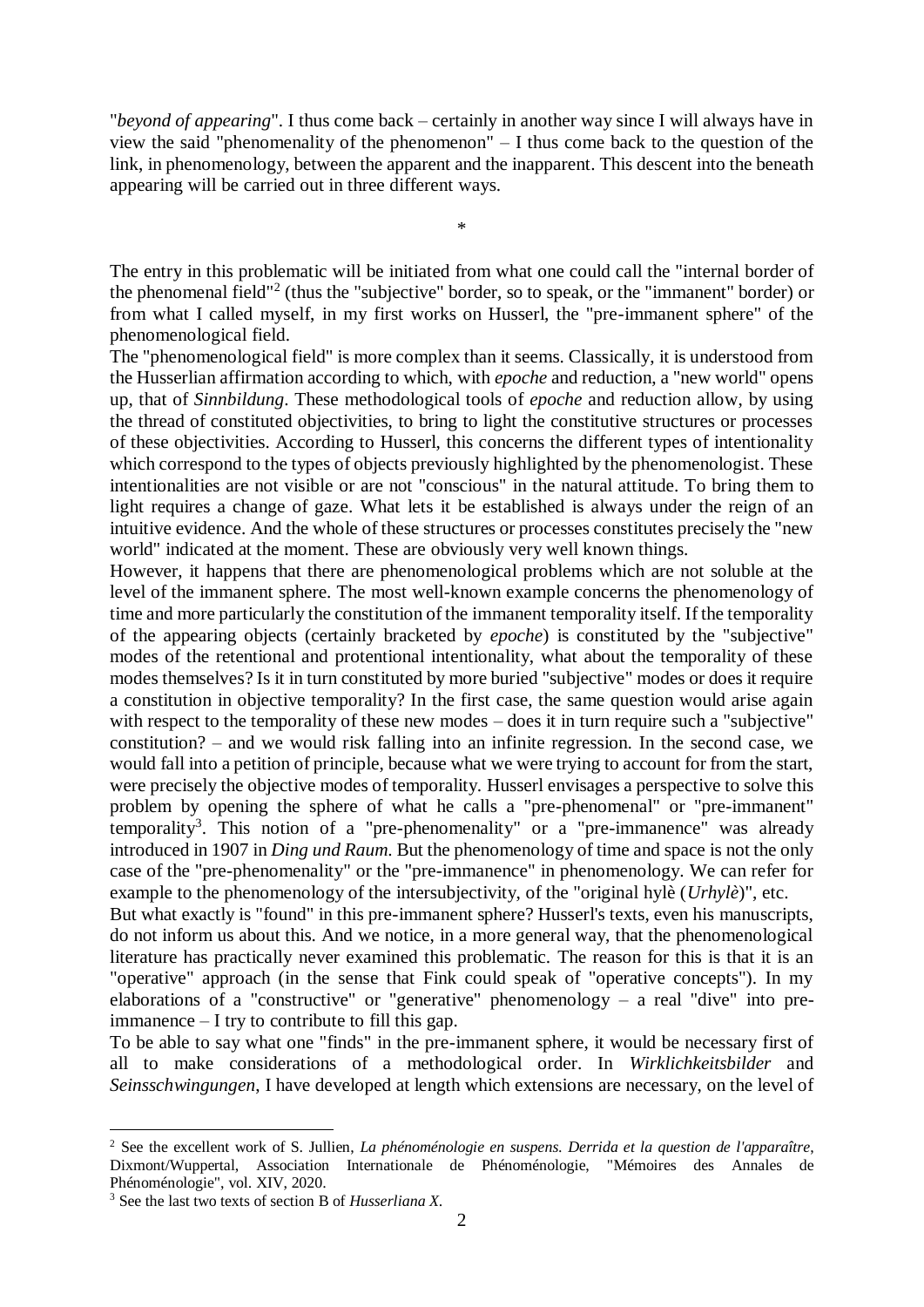the method, to give an account of what is here at stake. This concerns in particular the tools of the "phenomenological construction" (beneath the description), of the "hypophysical *epoche*" (a kind of "*epoche* in the *epoche*) and of the "phenomenological induction" (leading *into* the pre-immanence). These are the "counterparts" – thus belonging to the *pre-immanent* sphere – of the phenomenological description, of the *epoche* and of the reduction to the level of the immanent sphere, on which I cannot come back (I thus refer to these two works). Then, I want to specify that what is presented here expresses a very firm position with regard to the necessity, for phenomenology, to take seriously *theoretical* stakes, touching on what classically has been called stakes pertaining to knowledge (we shall see in which sense I understand this term). Recently, there has been talk of all sorts of "turning points" in phenomenology. I have the impression that these "turns" have in fact the essential objective of *turning away* from the initial theoretical stakes of phenomenology. I would like to make *another voice* heard, one that engages in a rehabilitation of the question of "knowledge" in phenomenology (taking into account, of course, the criticisms of Husserlian epistemology, which requires, such is one of the theses defended here with which I distance myself from the "mainstream", to take into account "speculative" elements).

So I come back to my question: what is "found" in the pre-immanent sphere? If we consider this question from a strictly theoretical point of view, we can detect three fundamental operative steps, I would say: three synthetic operations or "syntheses" (to which correspond three kinds of "phenomenological constructions"). – Since the first deduction of categories in the *Critique of Pure Reason* (1781), the idea that there are "three syntheses" has had an important future in transcendental philosophy: I will only mention the three syntheses of the understanding of the "*A-Deduction*" in Kant, the three passive syntheses of time in Deleuze's *Difference and Repetition*, or the passive syntheses of the first, second and third degree in Richir's *Phenomenological Meditations. –* The first type of synthesis is a "*post factum* synthesis"; the second is a "radical synthesis", aiming at an *ultimate unity*; the third a "genetic synthesis". To be a little more precise: the first synthesis always seeks (for example in Husserl or Merleau-Ponty) a foundation for an antithetical opposition (but in the manner of a perfectly assumed *post factum* synthesis) – for example: a synthetic term for the opposition between objective temporality and subjective temporality or for that between the egological dimension and the intersubjective dimension of transcendental subjectivity; the second synthesis moves radically towards a *unitary principle* – for example: the self-affective life in Michel Henry or the phenomenological sublime in Richir (which bears different names in him but always aims at the same principle); the third synthesis *rejects* the idea of a *post factum* synthesis and elaborates, by means of a generative synthesis, a quasi-dialectical conception of the legitimation of knowledge (or of the "transcendental making-comprehensible" [*transzendentales Verständlichmachen*], to use Husserl's terms in the *Krisis*). Such a conception has not been developed in the history of phenomenology; it constitutes another attempt to contribute to the elucidation of phenomenology understood as transcendental idealism. Before developing further what is at stake here, I will now move on to the second way of accessing the "beneath appearing".

This second way is the one through the "transcendental logic". What is "transcendental logic"? It aims at two things. It seeks to establish the validity of a possible *a priori* relation to the object; and it aims at a self-foundation of knowledge. In what sense should we understand "knowledge" here? This brings us back to the question of the theoretical stakes that I put forward just now. It is not a question of a classical epistemological perspective, but of a type of understanding that makes understanding self-transparent. It is by taking knowledge in this sense that philosophy reveals itself in its eminent sense (this is not expressed in this way in Kant, who was the first to found transcendental logic; on the other hand, it is the idea governing Fichte's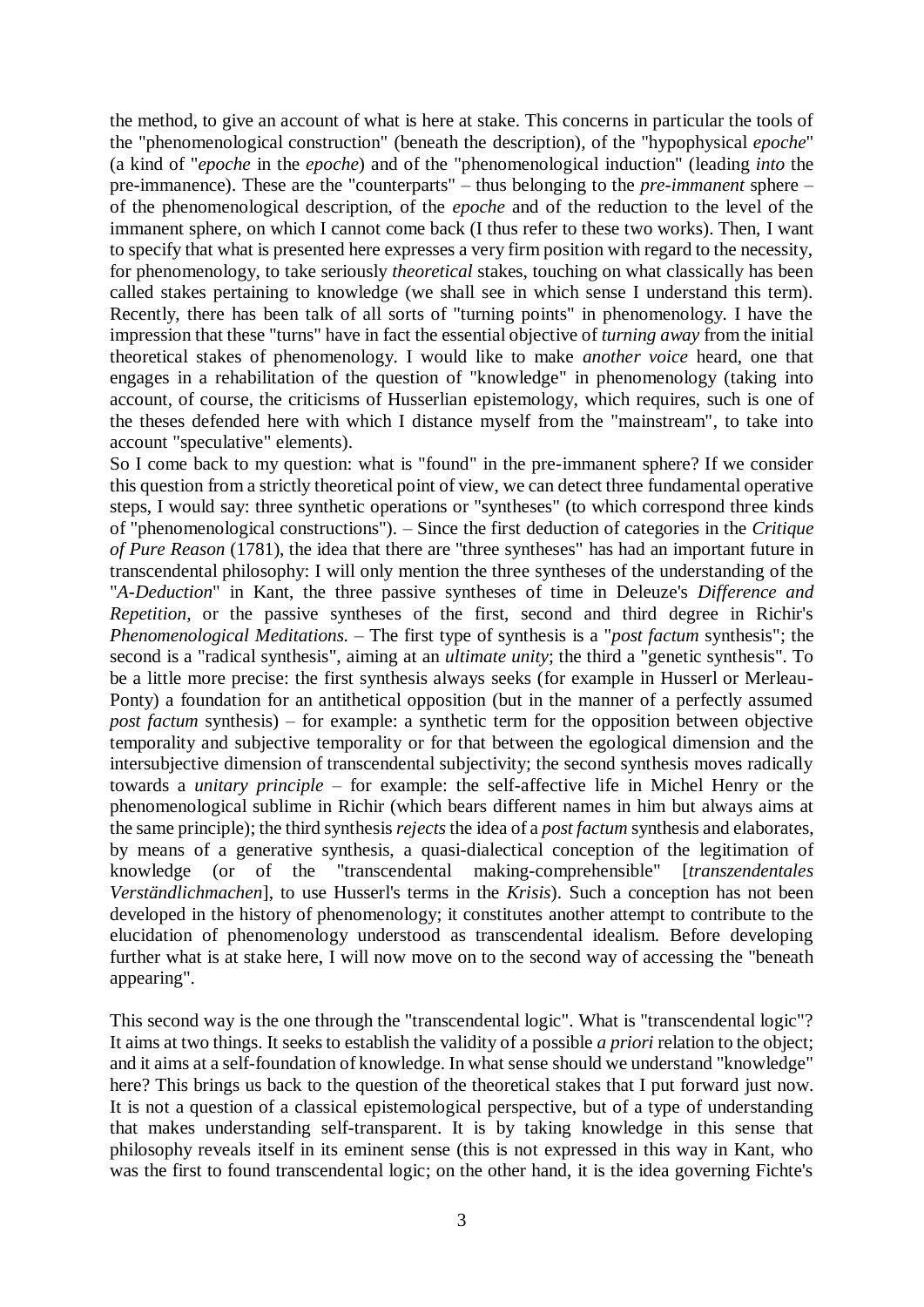project and, in another sense, Husserl's). And it is indeed Kant, Fichte and Husserl who conceived the three fundamental and decisive programs of a "transcendental logic".

According to Kant, transcendental logic deals with the relation of thought to the object insofar as this relation is thought in a "*pure"* way (by means of categories and their deduction) and that this relation is governed by the principles of pure understanding.

For Fichte, the purpose of transcendental logic is to generate what, for Kant, is a given: namely, the *factum of* the faculties of knowledge (sensibility and understanding) and the "supreme point" that is transcendental apperception. Its starting point is thus "knowledge" (in the sense indicated just now) as coincidence and inseparability of thought and intuition. The transcendental-logical concept through which Fichte unfolds the structure of knowledge is the concept of *image*. This one represents the content of knowledge. And it is self-reflective, it makes itself evident to itself. Fichte also calls it "appearance" (*Erscheinung*). The task of transcendental logic is thus the *genetic construction of appearance* as the *genetic construction*  of the reflexive and self-evident structure of knowledge<sup>4</sup>. Transcendental logic as the place of a pure genesis of knowledge deduces in Fichte the imaginal form of the content of this knowledge (this content itself will later be the object of the theory of science [*Wissenschaftslehre*]).

As for Husserl, he does not defend the idea of a separation between form and content of knowledge, dissociating, as it is the case with Fichte, the transcendental logic from the doctrine of science proper. In order to be able to specify how this is presented more precisely in Husserl's case, let me recall his distinction between the different eidetic sciences (*eidetische Wissenschaften*).

Husserl distinguishes between the *formal* eidetic science and the *material* eidetic science. The first one is the formal logic which is divided in its turn into a formal apophantic (= doctrine of the forms of judgment) and a formal ontology (= doctrine of the forms of objects in general). It is the *material* eidetic science which corresponds to the transcendental logic. It studies the pure consciousness which, taken in its radicality, is at the origin of the "content" or "matter" of the objects – and not of the forms which, once again, belong to the formal logic. The central methodological concepts of Husserlian transcendental logic are those of intuitive evidence and description. His transcendental logic as a descriptive phenomenology deals then with the relation to the object understood in its eidetic-material dimension.

Now, the thesis defended here is that this way of situating transcendental logic (in phenomenology) entirely on the side of the eidetic-material *does not take into account the fact that there are aspects pertaining to the said genesis of the reflexive structure of knowledge*  which are *neither* purely formal (and thus do not belong to formal logic), *nor* "material" in Husserl's sense. Husserl has left a free space in the transcendental logic – where one would expect the *legitimization* of the relation to the object and of all that is established in the "material" part. The genesis of the reflexive structure of knowledge must be *integrated* into the phenomenological field, it must be made a phenomenological phenomenon *within the*  TRANSCENDENTAL LOGIC *itself*. And the three syntheses (or "synthetic operations") mentioned above constitute precisely the object of this *new* part of phenomenological transcendental logic (which I would call a "*generative* transcendental logic"). The aim here is not only to highlight a gap in the architectonics of the Husserlian eidetic sciences, but also to elaborate a device to fill this gap.

I come finally to the third possible way of access to the "beneath appearing". Following Husserl, László Tengelyi has developed the concept of a "metaphysics of the original facts (*Urtatsachen*)", which is supported by a "methodological transcendentalism". These primordial

<u>.</u>

<sup>&</sup>lt;sup>4</sup> Does this mean that it would be allowed to simply short-circuit the phenomenological concept of phenomenon (Husserl) and the transcendental concept of phenomenon (Fichte)? It is precisely the function of pre-immanence to make it possible to build a bridge between the two.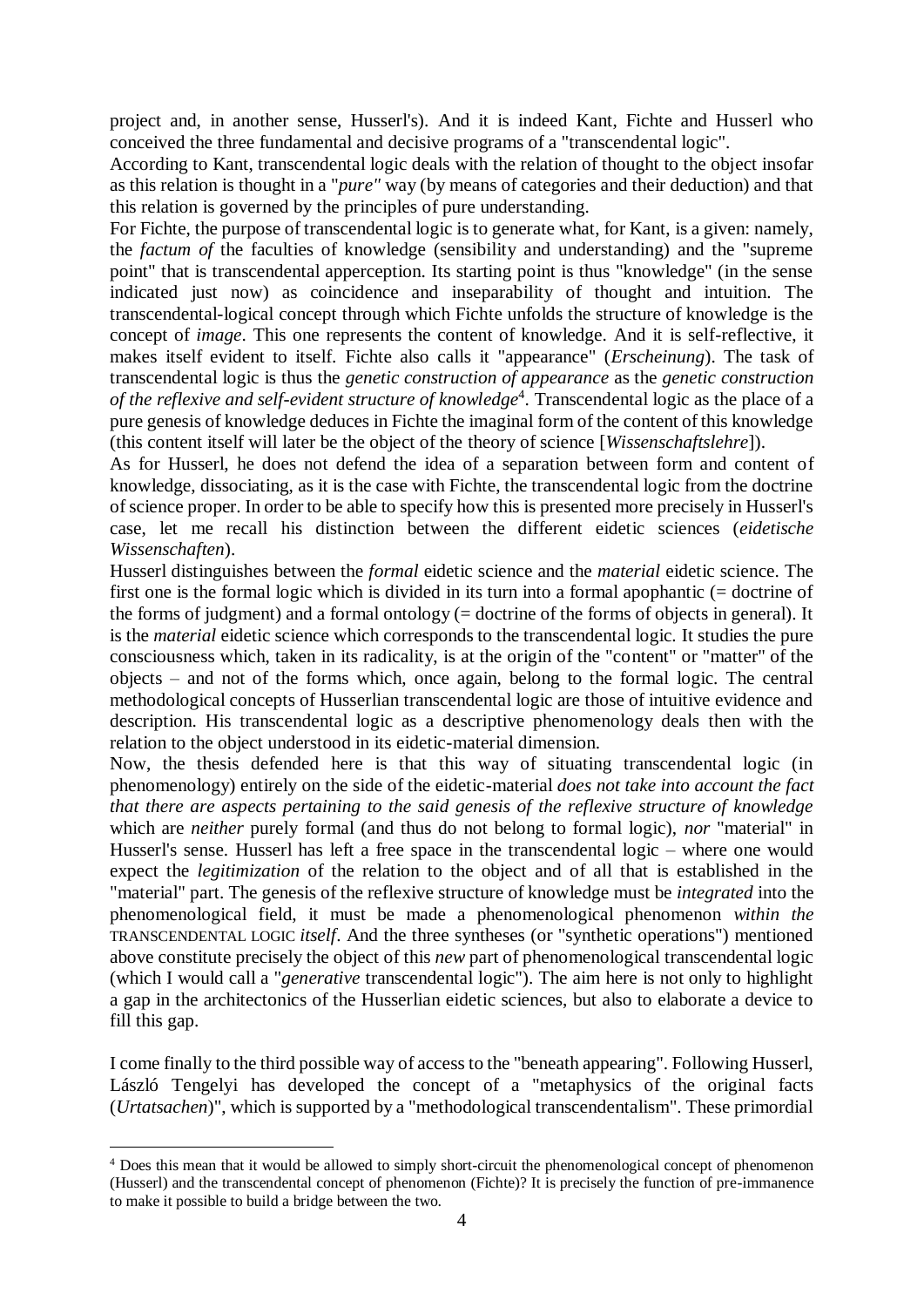facts are first of all: the "I", the "world", the "intersubjectivity" and the "history" (or the "historical teleology"). If these facts take the place of the "I", the "World" and God, inherited from the classical "*metaphysica specialis*", Tengelyi also proceeds to a transformation of the "*metaphysica generalis*", insofar as a fifth fact, namely the "fact of appearing" itself, is taken into account in this development. Following Fink and Richir, "appearing as appearing" thus also becomes in Tengelyi a basic concept of phenomenology (insofar as it is in line with traditional metaphysics).

However, it should be stressed that what is at stake here is what Tengelyi has called the "structures of facticity<sup>5</sup>" characteristic of the immanent sphere. The question then arises whether there is a counterpart or a parallel of these structures at the level of the *pre-immanent*  sphere? Can we speak of "structures of transcendentality" there? Another thesis of this contribution will consist in making us see – and this constitutes precisely this third possible way of access to the "beneath appearing" – that there are two kinds of "pre-phenomenal structures" or "transcendental structures", precisely, which present themselves at this level: the three syntheses introduced above and also three fundamental concepts which are: correlation, sense (*Sinn*) and reflection. For this point, to which I will return, I refer to §48 of the *Krisis* and to §55<sup>6</sup> and 77<sup>7</sup> of the *Ideen I*. And I also refer to a quotation from Walter Biemel who was the first to draw attention to this same point: "That something is understood when psychic acts are grasped in *reflection* as *intentional*, which [acts] are indispensable for the origin of *sense*, is a fundamental idea (*Grundeinsicht)* of phenomenology<sup>8</sup> ."

We have just seen that the speculative dimension in this consideration of the "beneath appearing" is reached by the descent in the "pre-immanent" or "pre-phenomenal" sphere and by a consideration of a non-material transcendental logic (in phenomenology). This one puts effectively in evidence and develops the "structures of transcendentality". How to proceed from there? The beginning of an answer to this question will be the object of my second part.

We are here in a situation close to that of Kant. The transcendental was mobilized in him to solve *ad hoc* problems. For example: what makes it possible to account for the fact that we can be *affected* by something? What makes possible the *synthesis of the diverse in an object*? What makes it possible to *unify* – or relate to each other – intuitions and concepts (which are heterogeneous representations)? How can we formulate the *principles* which command the *a priori* relation between our representations and the object? Etc.

It is the same thing with Husserl's pre-immanence or pre-phenomenality  $-$  it is mobilized only in precise and each time quite different cases. Now, as we can show quite easily, what commands the passage from the Kantian transcendental to the Fichtean and Husserlian transcendental (at least at the level of the immanent sphere), is the necessity to make the transcendental *intuitive*. But this way is not possible here, because the passage to the preimmanence consists very precisely in *going beneath* the sphere of the intuition or the evidence. What we have here, as we have seen, are the structures of transcendentality. What allows us to go further is the *self-reflexive processuality* of these structures. Fink already said in this respect in the *Sixth Cartesian Meditation*: the phenomenalization, in its deepest layers, does not

<sup>5</sup> "*Faktizitätsstrukturen*", L. Tengelyi, *Welt und Unendlichkeit*. *Zum Problem phänomenologischer Metaphysik*  (Freiburg: Karl Alber, 2014), p. 184.

<sup>6</sup> See also § 129 of *Ideen I*. *Cf.* also, with respect to the "pre-expressive" sphere, § 124 of the same work.

<sup>7</sup> In the *C Manuscripts*, Husserl says about the "original method of all philosophical methods" (an expression that reminds us of the "principle of all principles") that it is the "transcendental reduction", "a quite specific reflection", *Husserliana Materialien*, vol. VIII, p. 16. Elsewhere, in these same *C Manuscripts*, Husserl specifies that "the radical reflection is the *epoche*", *ibid.*, p. 9.

<sup>8</sup> W. Biemel, "Die entscheidenden Phasen der Entfaltung von Husserls Philosophie", *Zeitschrift für philosophische Forschung*, April-June, 1959, vol. 13, book 2, Erweitertes Heft zum 100. Geburtstag von Edmund Husserl (April-June, 1959), p. 200.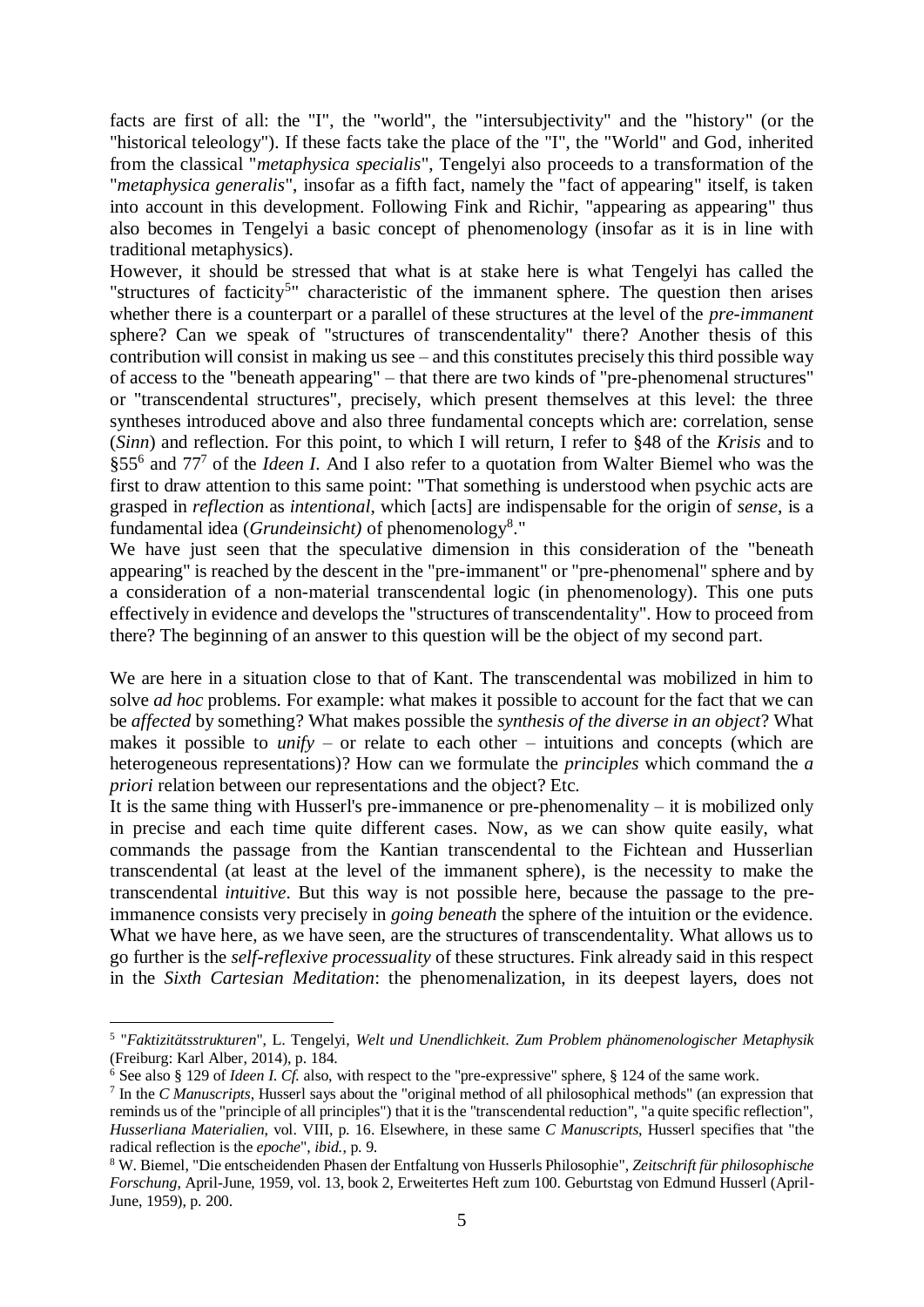constitute a "*human* attitude", but a "transcendental happening [...] as a happening of the *transcendental self-movement of the constitutive life*<sup>9</sup> ".

We reach here, so to speak, the limits of the transcendental. Let us now see what self-reflexive processes are carried out from there.

It is nothing other than the elaboration of a "generative matrix of *Sinnbildung*" from the three fundamental concepts of correlation, sense and reflection. This matrix already appears in various forms in the phenomenological literature. I simply refer to what Heidegger named, in the *Fundamental Concepts of Metaphysics*, the "*Grundgeschehen* [fundamental happening]" of his "metaphysics of the world<sup>10</sup>" or to what Richir called, in volume I of *Phénomènes*, *temps et êtres*, the "transcendental matrix" of his own refoundation of transcendental phenomenology. Now, here, the "generative matrix of *Sinnbildung*" corresponds to the third synthesis presented above; we could show that it is a synthesis of the first two, a "synthesis of syntheses" at the heart of a "generative" or "constructive" phenomenology.

I will briefly explain what the approach is. The idea is that there are three fundamental concepts of phenomenology – correlation, sense and reflection – introduced by Husserl but that he did not reflect either for themselves or with respect to their interrelation. The object here is to make of this interrelation a properly phenomenological phenomenon which will fill the gap of the non-material part of the phenomenological transcendental logic. But, once again, and such is the specificity emerging from the previous considerations on pre-immanence, this takes place in a *self-reflexive processuality*. This is concretized in what I call the "generative matrix of *Sinnbildung*". I specify once again the three elements or motives.

The first fundamental motive in the elaboration of such a "generative matrix" consists in making the *transcendental-phenomenological correlation* itself the theme of the reflection<sup>11</sup>. What is the phenomenological correlation? From this question follows the second motive, which is to establish once and for all as a phenomenological phenomenon the principle not of *knowledge*, but of the "*making-comprehensible*" *of phenomenological knowledge* and thus the essence of *Sinnbildung*. Finally (and this will be the third motive), it will be a question of clarifying the nature of the *phenomenological reflection* itself.

Correlativity (correlation), significativity (sense) and reflexivity (reflection)<sup>12</sup> – these are the three fundamental concepts that cross in their coappartenance and in their mutual relations the generative matrix of sense being made. The following project develops thus according to the content or the specific "*Sachhaltigkeit*" of a phenomenality that encompasses the sensible and reflexive structure of the phenomenological correlativity, the significativity and the reflexivity, whose interrelation appears as an outstanding phenomenological phenomenon.

Let us therefore develop the content of these three concepts. The first one is the phenomenological *correlation.* What underlies, it is, as we know, "intentionality". If intentionality is not simply a *doubling* of the given in a modality of consciousness, nor the fact that something given is *actually* conscious, and if it is a question of explaining afterwards how the *Sinnbildung*, i.e. the constitutive configuration of the sense of the appearing, is possible, then it is necessary to bring to light the fundamental characteristic assuring each time the

<sup>9</sup> E. Fink, *VI. Cartesianische Meditation*, p. 124.

<sup>10</sup> M. Heidegger, *Grundbegriffe der Metaphysik*, HGA 29/30, Frankfurt am Main, Klostermann, 1983, § 74, pp. 507-512.

<sup>11</sup> *Cf.* already R. Barbaras, *Dynamique de la manifestation*, Paris, Vrin, 2013, p. 272 and p. 256.

<sup>&</sup>lt;sup>12</sup> This inner and essential co-ownership of correlation, sense and reflection must attract the attention of the transcendental phenomenologist. The "correlativity" is a fundamental structure (pertaining as much to epistemology as to ontology) of the transcendental philosophy and of the transcendental phenomenology in particular. It is the framework and the horizon of any reflexive seizure of sense as well as of any reflection *on*  sense and within significativity. It consists in the subject-object correlation, but – on a higher level – it is also a correlation of reflexivity and significativity. These in turn refer to each other. Significance is self-reflexive and reflexivity is related to sense and always refers to it.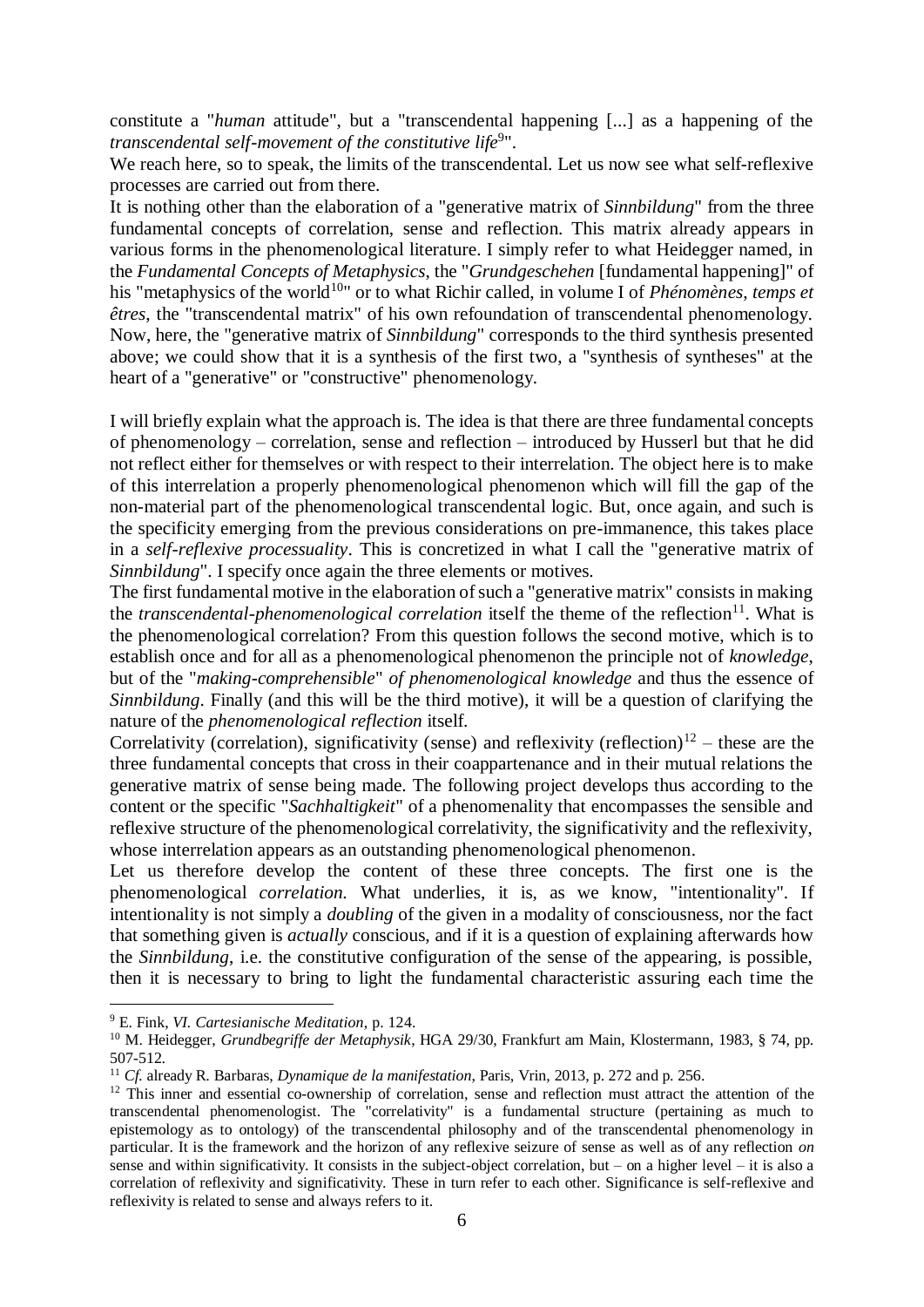*relation to the object*. Such a fundamental property can be called – referring to the Heideggerian deepening of the Husserlian concept of intentionality which places this elaboration at a level beneath the separation of the epistemological and the ontological – a "pre-seizure opening the horizontality". The phenomenological correlation never designates a simply static or mechanical relation, it rather expresses the idea that any donation of "something" is inscribed in the horizontal framework of comprehensibility. This one is not necessarily "transparent" – far from it. It can be unconscious or "not actually conscious" in any other way. What matters only is that one opposes to the being-in-itself a perspective that reveals the being as *open* to consciousness, to being-conscious.

Now, *what is* "horizontally preseized" in the correlation? As Fink has rightly pointed out, the pre-seizure is always a pre-seizure of the *appearance of sense* (*Sinnerscheinung*) and of the *order* of *sense* (*Sinnordnung*) <sup>13</sup>. The sense designates in each case the *significance* as "sense of" something appearing. The appearing always appears "as [*als*]" something, and this constitutes the sense. This is, so to speak, the other side of the coin of the fact that the "something" is inscribed in the correlation: the object is not understood in its empirical existence, but as sense.

As for the modality of the specifically phenomenological "*reflection*" (which is always at the same time a self-reflection), it supposes the "transcendental induction" designating the specific performativity of the properly phenomenological form of reflection. The phenomenological (self-)reflection of these three concepts (revealing their interrelation) is accomplished in three times or at three levels.

I do not have time today to proceed to the complete deployment of this self-reflexive processuality at three levels of correlation, sense and reflection as well as of their interrelation. I refer for that to my book *Seinsschwingungen*. I will make only a brief summary of it, which is the following.

The *correlation* is underpinned by the intentionality that projects – or is projected into – the subject/object relation. If the latter – as the original split of consciousness – is seized as consciousness *of* consciousness, then self-consciousness emerges. Consciousness presupposes self-consciousness – but if the latter is self-reflective in its turn, it turns out to be underpinned by a pre-phenomenal and pre-subjective field (the pre-immanent or pre-phenomenal sphere we have already discussed).

The *sense* is projected into another duality – that of the *projected sense* and the *sense that is given* (because the project of the sense "responds" each time to a "donation" of the sense at the level of which the "adequacy" of this project can be verified in a progressive way and through constantly renewed "corrections"). When this duality is self-reflected, it appears that the scale of *truth* is each time displaced and cannot be applied in a definitive way. In other words, we encounter here a "hermeneutic truth" which does not lead to "ultimate truths", but which draws the consequences of the hermeneutic idea according to which truth is only the *accomplishment*  of a truth always to be realized anew. The interiorizing self-reflection of this "hermeneutic truth" does not constitute a new "project of sense" or a new "interpretation" that could be surpassed in other projects or interpretations, but it returns to the concept of a phenomenological, generative "construction". It is about a construction in the open of the prephenomenal sphere that reveals its "adequacy" and its necessary "legality" only in the construction itself (and it can be either a *post factum* synthesis or a synthesis aiming at a radical unity). To this sphere of phenomenological and generative constructivity corresponds the concept of "generativity" or "generative truth" properly speaking.

Finally, the meaning of the *reflection* is revealed through the clarification of the principle of "transcendental making-comprehensibility", which has also already been discussed. This one is

<sup>13</sup> *See* E. Fink, "Das Problem der Phänomenologie Edmund Husserls" (1939), *Studien zur Phänomenologie* (1930- 1939), Den Haag, M. Nijhoff, 1966, p. 205.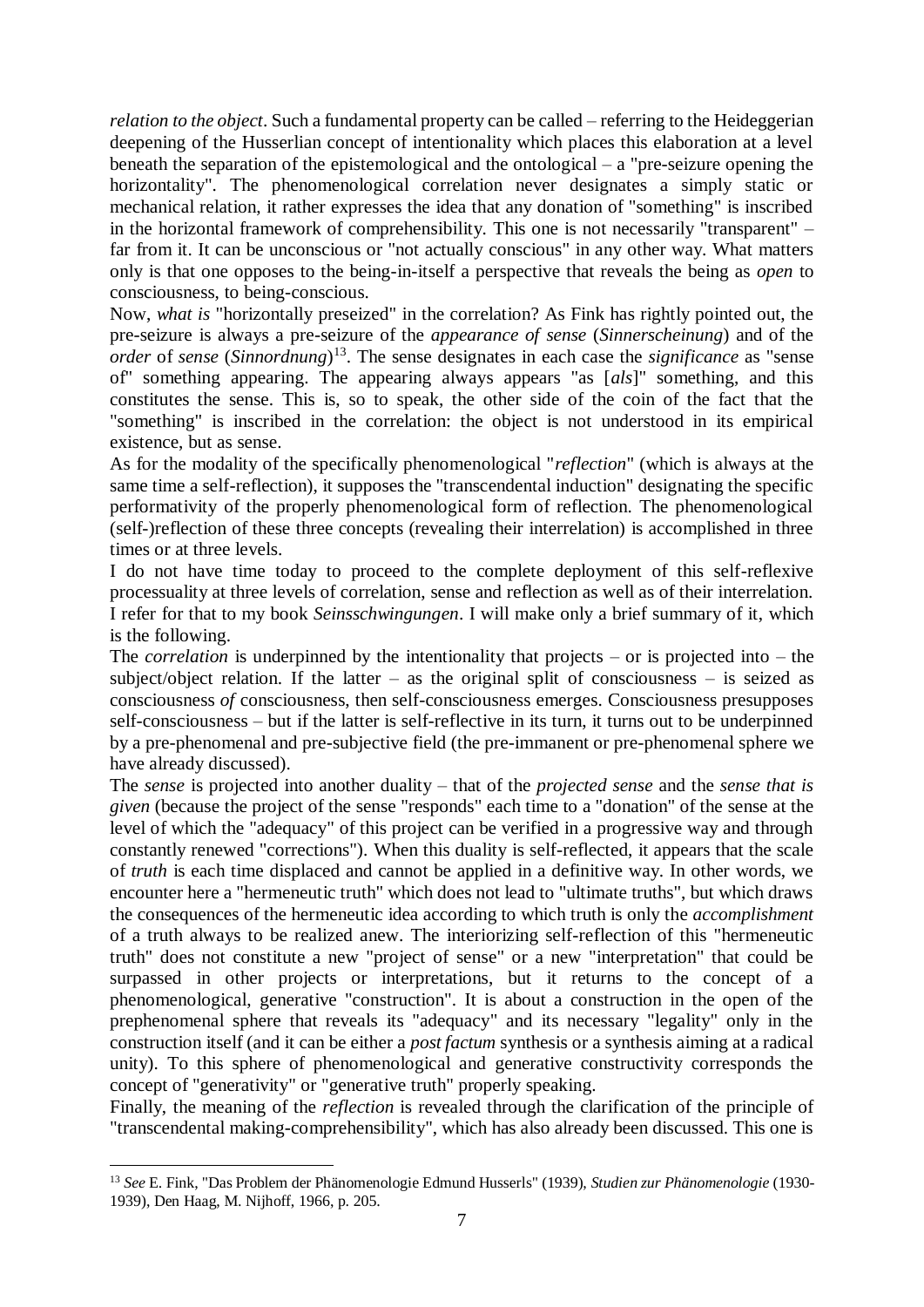projected in the duality between a simple *concept* of this principle and this principle *itself*. The self-reflection of this duality makes it appear that this "simple concept" cannot be the original source of the elucidation of the principle of "transcendental making-comprehensible", but that it is precisely the concept that is opposed to it. The latter "conceives" itself in this (self)reflection *as a* simple concept. In order to be able to reach the source, this concept must in some way – *precisely in so far as it is only such a concept* – be annihilated. A simultaneous *project-andannihilation* emerges. This one can be named "*plasticity*" (more exactly: "*reflexive* plasticity") because this term expresses precisely this double meaning of a projecting annihilation or of a annihilating projection. The interiorizing self-reflection of the reflexive plasticity, finally, is not only conceived as reflecting, but as opening the reflection *in its reflexive legality* (thus by revealing the laws of the reflection themselves pertaining to the "knowledge" and its legitimation). This consists in the "possibilizing", that is to say in a specific redoubling, which originally determines the transcendental and which makes transparent, in a reflexive way, the making-possible as the making-possible of the making-possible *itself* – in the present case: the plasticity of which the self-reflection precisely makes appear the possibilizing. This legality of reflection expresses, moreover – with the possibilization of understanding – a possibilization of *being* that is directly related to it. Why should we put forward this "possibilization of the being"? And above all: why does it appear "through" the possibilization of understanding? The first one because if the possibilization of understanding were purely reflexive and if it rested exclusively on a epistemological basis, then its character of possibilization would remain abstract and would amount to a simple affirmation. The last one because the possibilization is situated beneath the split between the theory of knowledge and ontology and that it makes it possible in the first place. The possibilizing redoubling thus gives rise to a higher order plasticity that we could call a "reflexible plasticity" (beyond the "reflexive plasticity<sup>14</sup>" that was situated at the second level of reflection): this "reflexible plasticity" is indeed in its turn a productive and engendering annihilation – *annihilation* of all experimentable positivity of a conditioner and *engendering* of this conditioner itself giving itself as ontological "excess" which delivers the foundation there again ontologically to what is engendered by this (namely to the sought-after foundation of the elucidation of comprehension as well as, *inseparably*, to the "reality" of all appearing).

To conclude, I will first bring together once again the main theses that have emerged in the foregoing.

\*

I have tried to show, in the specification of the essence and the nature of the phenomenological field, that it is necessary to take into account the *pre-phenomenal* or *pre-immanent* dimension of this field. This dimension or this pre-phenomenal sphere is not empty, but it makes appear "structures of transcendentality", namely: three types of synthesis and three fundamental concepts of phenomenology. The next step consisted in the highlighting of these fundamental concepts of phenomenology as they are articulated in a "generative matrix of *Sinnbildung*". The deployment of these concepts within this "matrix" was to assume a "self-reflexive processuality". This gives rise to two fundamental results: on the one hand, it fills a gap in the architectonics of transcendental phenomenology – namely, that of the necessity of integrating and giving due place to the genetic and self-reflexive structure of knowledge within the nonmaterial part of phenomenological transcendental logic, in order to clarify what underlies the idea of "comprehension" in phenomenology; and, on the other hand, it gives rise to the elaboration of a phenomenology of inapparence which presents itself as a *speculative* 

<sup>&</sup>lt;sup>14</sup> The difference between "reflexivity" and "reflexibility" consists in the fact that the latter makes appear precisely the *law of reflection* of the former.